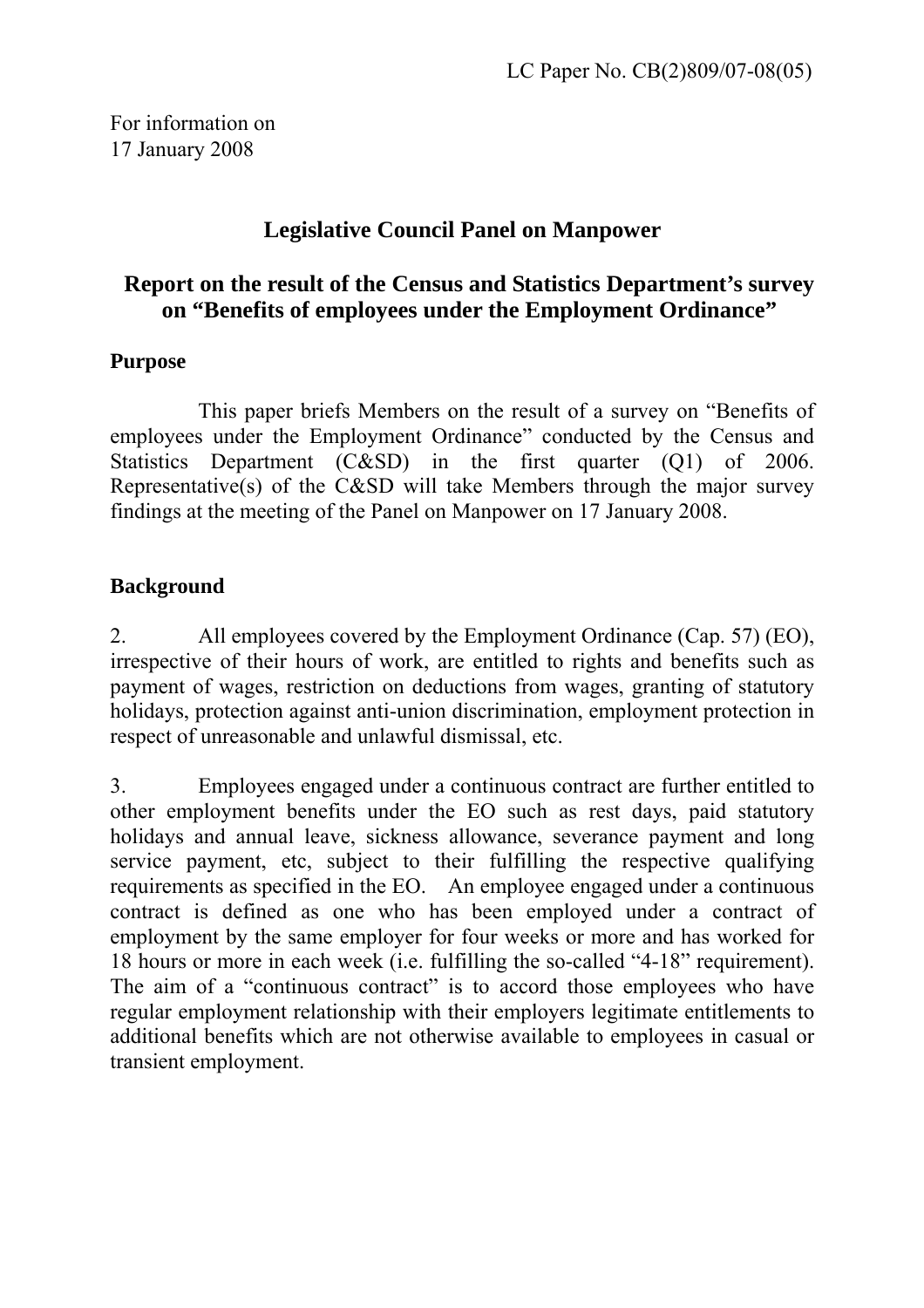4. In recent years, there have been concerns over the growing number of employees who are not engaged under a continuous contract and hence are not eligible for the benefits which are available to "4-18" employees. In the third quarter (Q3) of 2001, the C&SD conducted a special topic enquiry via the General Household Survey to gather information on those employees who were not working under a continuous contract. In order to obtain updated information on the subject, the Labour Department commissioned the C&SD to conduct another survey in Q1 of 2006 also as a special topic enquiry via the General Household Survey. This information paper presents the result of the survey conducted in Q1 of 2006.

## **Result of the survey on "Benefits of employees under the Employment Ordinance" conducted in Q1 2006**

5. As in the previous survey, the 2006 survey collected information on employees who were not engaged under a continuous contract at the time of the survey. For the purpose of the survey, "employees" refer to persons aged 15 and over who worked for an employer in the non-government sector for wage, salary, commission, tips or payment in kind, including domestic helpers and paid family workers but excluding outworkers. The result of the survey is summarised in paragraphs 6 to 11 below.

# *Major findings*

6. In Q1 of 2006, it was estimated that some 2 732 700 employees were employed in the non-government sector. Among them, some 2 591 500 employees (94.8%) were employed under a continuous contract while the remaining 141 200 employees (5.2%) were not. These non-"4-18" employees comprised the following:

- (a) 52 400 employees (1.9%) who worked for less than 18 hours per week; and
- (b) 88 800 employees (3.3%) who worked for 18 hours or more in a week but who have been in employment for less than four weeks at the time of the survey.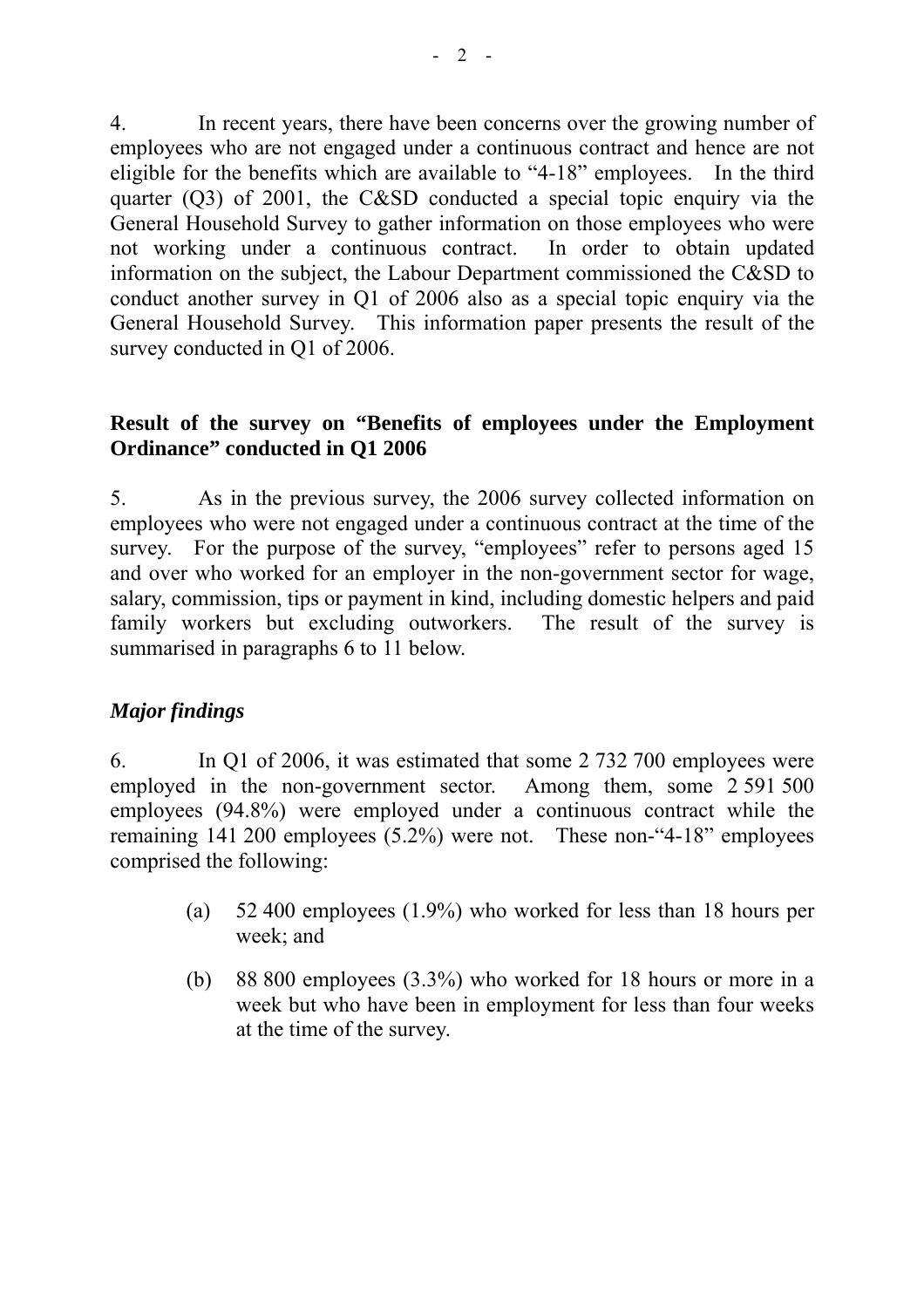## *Characteristics of non-"4-18" employees*

7. Those 141 200 non-"4-18" employees showed the following characteristics:

- 53.0% were male;
- 31.8% aged 40-49;
- 55.1% attained secondary or matriculation education;
- 30.1% and 28.5% were engaged in the construction sector and community, social and personal services sector respectively;
- 31.9% worked in elementary occupations; and
- 41.6% were daily-rated and 26.9% were hourly-rated.

# *Characteristics of non-*"4-18" employees who worked for less than 18 hours a week

8. Of the 52 400 non-"4-18" employees who usually worked for less than 18 hours a week, 38 300 (73.0%) did not work longer hours for personal reasons, with 42.0% having to take care of housework or household members (including children, older persons, disabled or sick members) at home, 19.3% in educational pursuit, 6.0% due to health problem or old age and 5.8% having no financial need. In other words, these employees worked under 18 hours a week of their own accord.

9. The 52 400 non-"4-18" employees who usually worked for less than 18 hours a week showed the following characteristics:

- 74.9% were female;
- $-33.0\%$  aged 40-49;
- 44.8% attained secondary or matriculation education;
- 53.6% were engaged in the community, social and personal services sector:
- 40.9% worked in elementary occupations; and
- 16.9% were daily-rated and 62.9% were hourly-rated.

10. Of the 88 800 employees who worked for 18 hours or more a week but less than four weeks at the time of the survey, some 45 900 employees (51.7%) expected that they would work continuously for four weeks or more. These employees would attain a continuous contract of employment and become "4-18" employees once they have completed four weeks' service. The remaining 42 900 employees (48.3%) responded that they did not expect to work continuously for four weeks or more in their present job.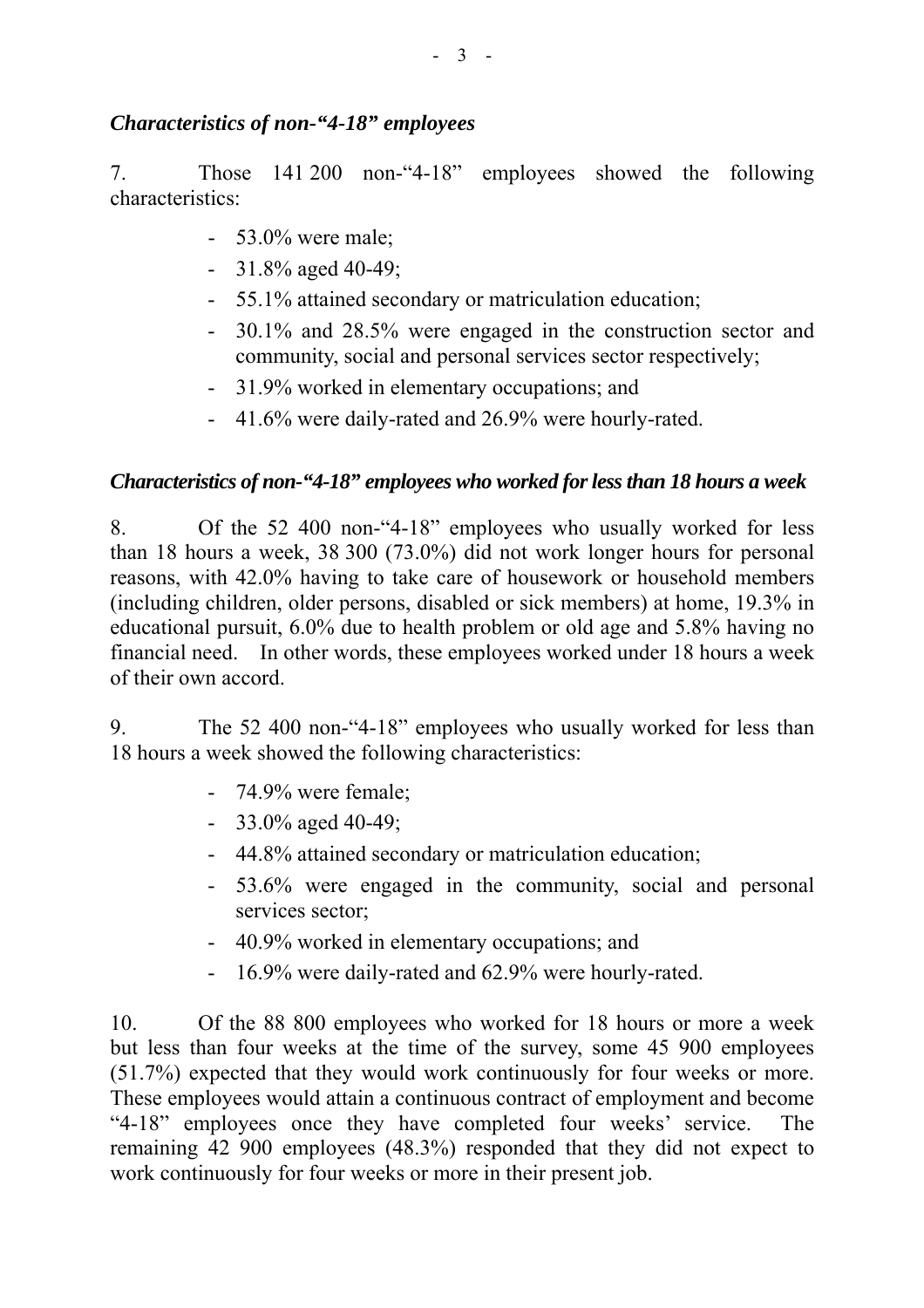#### *Employment benefits of the employees not employed under a continuous contract*

11. Although non-"4-18" employees are not entitled to certain statutory employment benefits under the EO, the survey revealed that some of them were granted such benefits by their employers. Among the 141 200 employees who were not employed under a continuous contract at the time of the survey, 20.2% were granted statutory holiday pay, 21.6% enjoyed paid annual leave, and 3.8% were granted end-of-year payment. As for those 52 400 employees who usually worked for less than 18 hours a week, 8.1% were granted statutory holiday pay, 3.4% enjoyed paid annual leave and 3.4% were granted end-of-year payment. As stated in paragraph 3 above, under the EO, entitlement to paid statutory holidays and paid annual leave are among the benefits afforded to "4-18" employees but not to non-"4-18" employees, while end-of-year payment is a benefit payable either by contractual agreement or at the discretion of the employer.

#### **Comparison with the result of the survey conducted in Q3 of 2001**

12. A comparison of the key findings of the survey conducted in Q1 of 2006 with that of the survey conducted in Q3 of 2001 is set out in the Annex.

#### **Way Forward**

13. Members of the Labour Advisory Board were informed of the survey result on 10 December 2007. The Administration will conduct a review on the definition of continuous contract under the EO in the light of recent developments in the labour market.

Labour Department January 2008